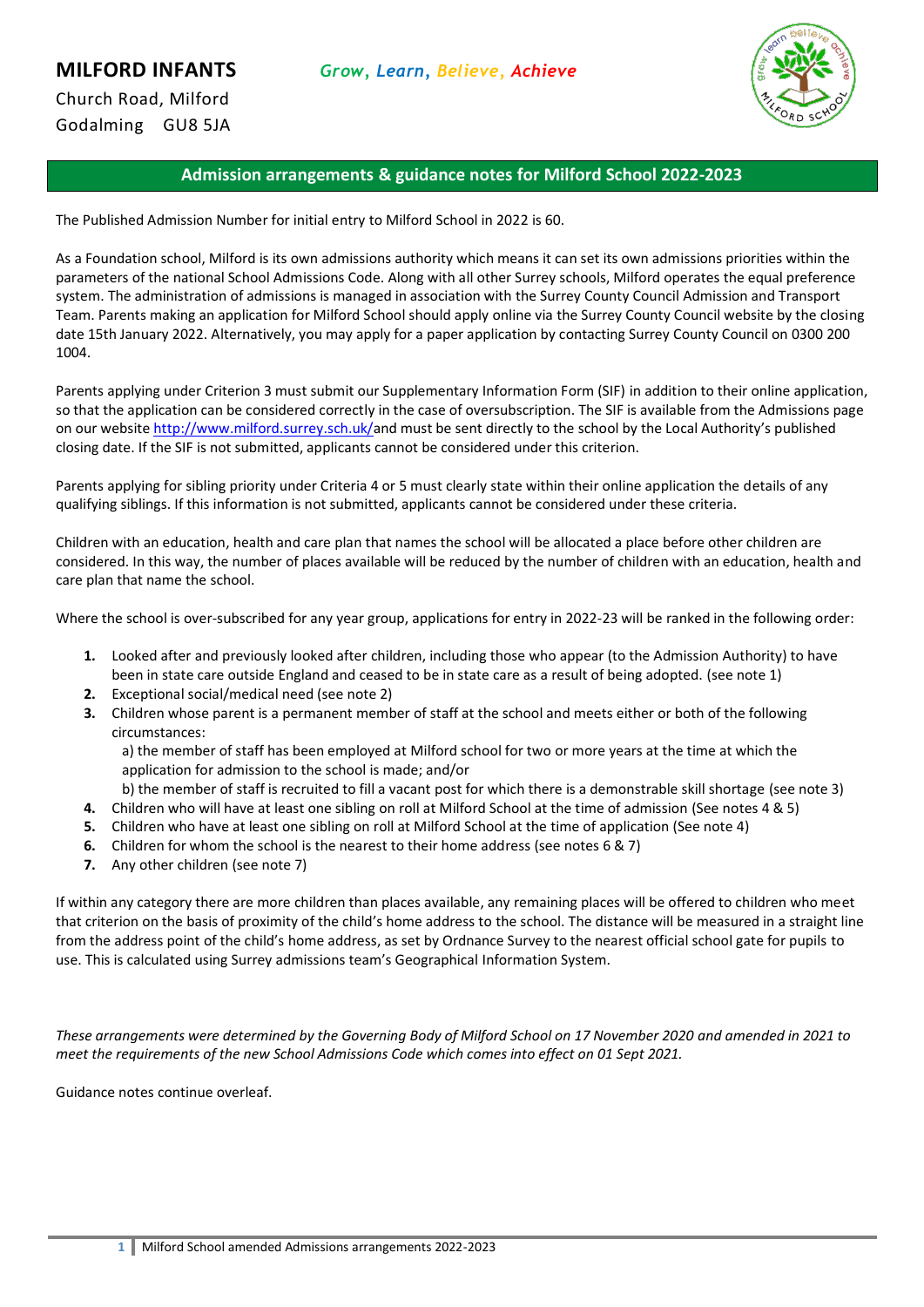## **1. Looked after and previously looked after children**

Within these admission arrangements looked after and previously looked after children will receive the top priority for a place. Looked after and previously looked after children will be considered to be:

- children who are in the care of a local authority or provided with accommodation by a local authority in accordance with Section 22 of the Children Act 1989, e.g. fostered or living in a children's home, at the time an application for a school is made;
- children who have previously been in the care of a local authority or provided with accommodation by a local authority in accordance with Section 22 of the Children Act 1989 and who have left that care through adoption, a child arrangements order (in accordance with Section 8 of the Children Act 1989 and as amended by the Children and Families Act 2014) or special guardianship order (in accordance with Section 14A of the Children Act 1989);
- children who appear (to the admissions authority) to have been in state care outside of England and ceased to be in state care as a result of being adopted. A child will be regarded as having been in state care outside of England if they were accommodated by a public authority, a religious organisation or any other provider of care whose sole purpose is to benefit society. The parent/carer will need to provide evidence to demonstrate that the child was in state care outside of England and left that care as a result of being adopted.

Places will be allocated under this criterion when places are first offered at a school and the local authority may also ask schools to admit over their published admission number at other times under this criterion

## **2. Exceptional social/medical need**

Occasionally there will be a very small number of children for whom exceptional social or medical circumstances apply which will warrant a placement at this school. The exceptional social or medical circumstances might relate to either the child or the parent/carer. Supporting evidence from a professional is required such as a doctor and/or consultant for medical cases or a social worker, health visitor, housing officer, the police or probation officer for other social circumstances. This evidence must confirm the circumstances of the case and must set out why the child should attend this school and why no other school could meet the child's needs.

In addition, children who were previously in state care outside of England, and have ceased to be in state care as a result of being adopted, will be considered under this criterion. A child will be regarded as having been in state care outside of England if they were accommodated by a public authority, a religious organisation or any other provider of care whose sole purpose is to benefit society. The parent/carer will need to provide evidence to demonstrate that the child was in state care outside of England and left that care as a result of being adopted.

Providing evidence does not guarantee that a child will be given priority at this school and in each case a decision will be made based on the merits of the case and whether the evidence demonstrates that a placement should be made at this school above any other.

Common medical conditions and allergies can usually be supported in all mainstream schools; therefore priority under the school's exceptional medical criterion would not normally be given for these. In addition, routine child minding arrangements would not normally be considered to be an exceptional social reason for placement at this school.

Places may be allocated under this criterion when places are first offered at the school and the local authority may also ask the school to admit over its published admission number at other times under this criterion.

## **3. Children of a member of staff**

Priority will be given to a child if their parent is a permanent member of staff at the school and meets either or both of the following circumstances:

- a) the member of staff has been employed at the school for two or more years at the time at which the application for admission to the school is made; and/or
- b) the member of staff is recruited to fill a vacant post for which there is a demonstrable skill shortage.

For applications made as part of a normal intake, the length of employment will be considered as of the closing date for applications. For in year applications, the length of employment will be considered as of the date the application is received or the date a place becomes available, if a place is considered from the waiting list. Our **Staff Supplementary Information Form must be completed and returned to the school** by the Local Authority's published closing date. If the SIF is not submitted, applicants cannot be considered under this criterion.

## 4. **Siblings**

A sibling will be considered to be a brother or sister (that is, another child of the same parents, whether living at the same address or not), a half-brother or half-sister or a step-brother or step-sister or an adoptive or foster sibling, living as part of the same family unit at the same address.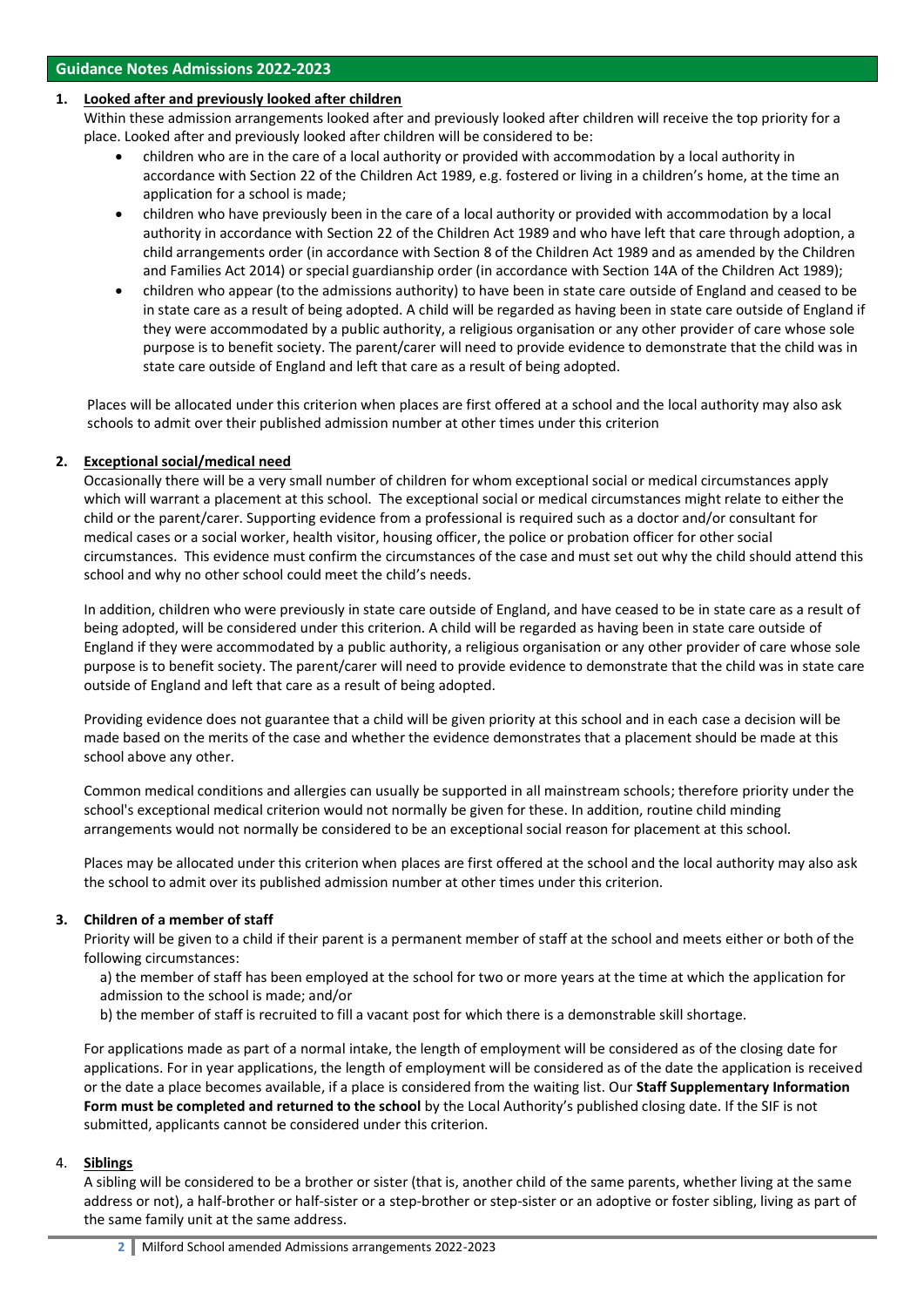## **5. Sibling on roll at time of admission**

To qualify for sibling priority 4, at least one of the siblings named on the Common Application Form (CAF) must still be on roll at Milford **at the time of admission**. For the avoidance of doubt, this means the first day of term in the September that the child starts school. If sibling priority 4 was claimed on the CAF and the sibling is no longer on roll at the time of admission, then the application will be deemed to be misleading and the Governing Body reserves the right to withdraw the offer (see *Providing false or misleading information* below). You may wish to consider whether you need to amend your application if you subsequently apply for a place elsewhere for the qualifying sibling.

## **6. Nearest school**

For the normal intake to the school, the nearest school will be defined as the school closest to the home address with a published admission number for children of the appropriate age-range, as measured by a straight line. This is calculated using Surrey admissions team's Geographical Information System. The nearest school may be inside or outside the county boundary.

Any child remaining on the waiting list after 1 September 2022 will be considered to be an application for in-year admission. After this date, when assessing nearest school, all schools with the appropriate year group will be taken in to account.

## **7. Home address**

The child's home address excludes any business or childminder's address and must be the child's normal place of residence. It also excludes any relative's address unless the child lives at that address as their normal place of residence. Where the child is subject to a child arrangements order and that order stipulates that the child will live with one parent/carer more than the other, the address to be used will be the one where the child is expected to live for the majority of the time. For other children, the address to be used will be the address where the child lives the majority of the time. In other cases, where the child spends an equal time between their parents/carers, it will be up to the parent/carers to agree which address to use. Where a child spends their time equally between their parents/carers and they cannot agree on who should make the application, we will accept an application from the parent/carer who is registered for child benefit. If neither parent is registered for child benefit we will accept the application from the parent/carer whose address is registered with the child's current school or nursery.

We will not generally accept a temporary address if the main carer of the child still possesses a property that has previously been used as a home address, nor will we accept a temporary address if we believe it has been used solely or mainly to obtain a school place when an alternative address is still available to that child.

All distances will be measured by the computerised Geographical Information System maintained by Surrey's admissions team.

The address to be used for the initial allocation of places to Reception will be the child's home address at the closing date for application. Changes of address may be considered in accordance with Surrey's coordinated scheme if there are exceptional reasons behind the change, such as if a family has just moved to the area. The address to be used for waiting pools, after the initial allocation, will be the child's current address. Any offer of a place on the basis of address is conditional upon the child living at the appropriate address on the relevant date. Applicants have a responsibility to notify the school and Surrey County Council of any change of address.

## **8. Tie breaker**

Where two or more children share a priority for a place, e.g. where two children live equidistant from a school, random allocation will be used to determine which child should be given priority.

## **9. Multiple Births**

The Governing Body will allow the Reception class to exceed the statutory limit if one multiple birth child has already been offered a place and the subsequent child/children are ranked consecutively.

## **10. Waiting pools**

Where there are more children than places available, waiting pool will operate for each year group according to the oversubscription criteria for the school without regard to the date the application was received or when a child's name was added to the waiting pool.

Waiting pools for all year groups will be maintained until 31 July 2023 when they will be cancelled. Applicants who wish a child to remain in the waiting pool after this date must reapply for in-year admission.

## **11. In-year admissions**

The following applications will be treated as in-year admissions during 2022-23:

• applications for admission to Reception which are received after 1 September 2022;